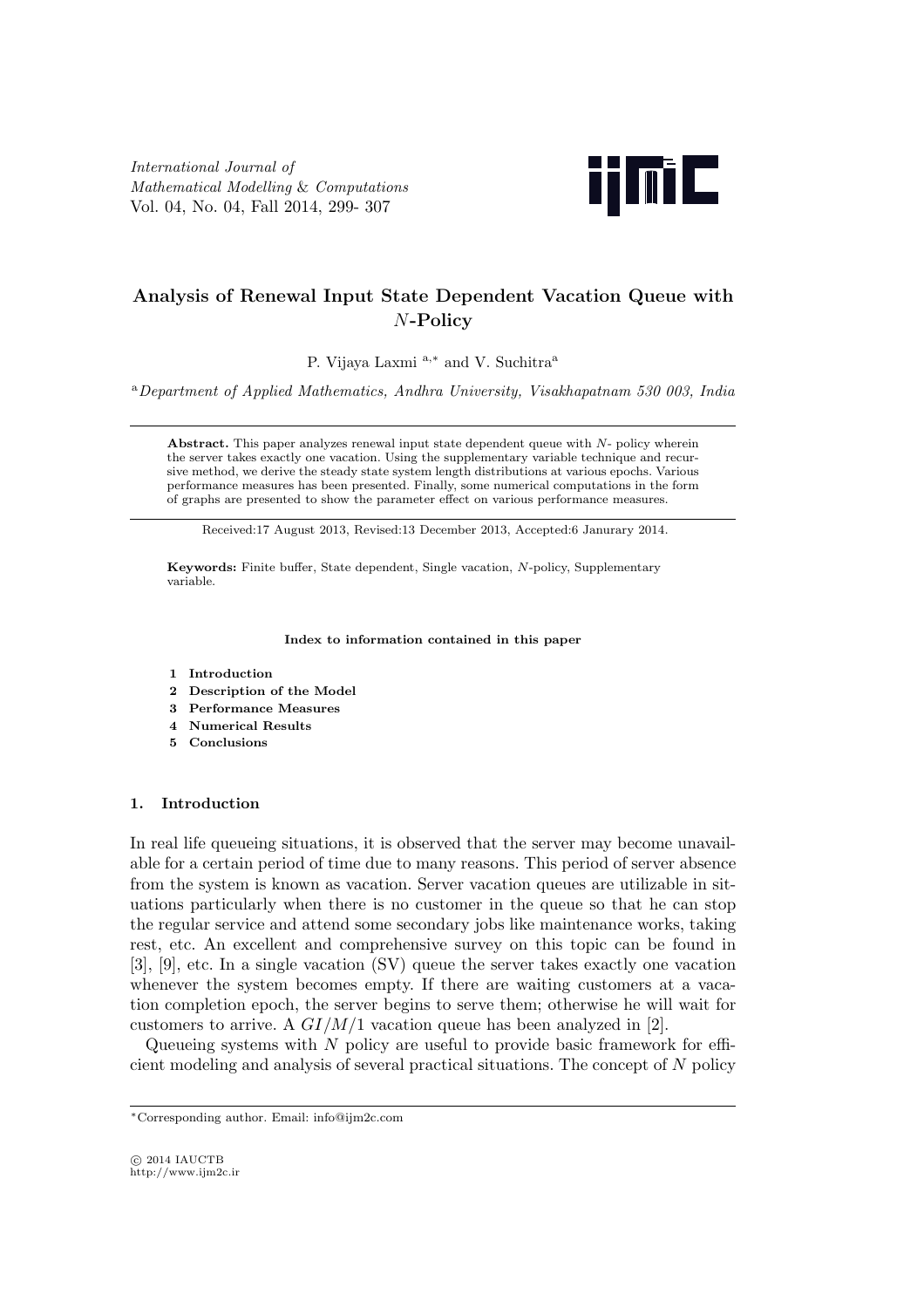was introduced in [11], which turns the server on when the number of customers in the system reaches a certain number  $N \geq 1$ , and turns the server off when there are less than N in the system. A recursive method for the  $GI/M/1/K$  queue with *N*-policy has been presented in [6] using embedded Markov chain method. A finite buffer *GI/M/*1 queue with SV under *N*-policy is studied in [7]. A recent study on discrete time *GI/D − MSP/*1*/K* queue with *N*-policy have been discussed in [4] by using supplementary variable technique.

Including various dependencies in a queueing model makes it more practical. The batch service queue with change over times and Bernoulli schedule vacation interruption has been studied by Vijaya Laxmi and Seleshi [10]. Further, it is often observed that arrivals and their service times depend on the system state which is termed as state dependent queues. An iterative algorithm for numerically computing the stationary queue length distributions of  $M(k)/G/1/N$  and  $GI/M(k)/1/N$ queues has been developed in [12]. A computational algorithm of  $GI/M(n)/1/K$ queue with state dependent vacations and *N*-policy is analyzed in [1]. The stationary distribution and the expected values of the first passage times from one level to other levels are obtained using an algorithm presented in [5].

A state dependent arrival and second optional vacation of  $M^X/G/1$  queueing model has been developed in [8]. The present literature shows that so far the analysis of finite buffer  $GI/M(n)/1/SV$  queue with *N*-policy has not been done, to the best of our knowledge. This motivated us to study the finite capacity *GI/M*(*n*)*/*1*/SV* queue under *N*-policy.

In this paper, we focus on a finite buffer  $GI/M(n)/1/SV$  queue with *N*-policy. The service times and vacation times are assumed to be exponentially distributed and are state dependent. Using the supplementary variable technique and recursive method, the steady state probabilities at various epochs are obtained. Some performance measures such as blocking probability, the expected queue length, the expected waiting time, etc. have been evaluated. Numerical results have been illustrated in the form of graphs.

### **2. Description of the Model**

Let us consider a  $GI/M(n)/1/K$  SV queue with *N*-policy. The inter-arrival times of successive arrivals are assumed to be independent and identically distributed random variables with cumulative distribution function  $A(x)$ , probability density function  $a(x)$ ,  $x \ge 0$ , Laplace-Stiletjes transform (L.-S.T.)  $A^*(\theta)$  with mean interarrival time  $1/\lambda = -A^{*(1)}(0)$ , where  $h^{(1)}(0)$  denotes the first derivative of  $h(\theta)$ evaluated at  $\theta = 0$ . Customers are served on a first come first served (FCFS) queue discipline. The service rates and vacation times are exponentially distributed with rates  $\mu_n$  ( $1 \leq n \leq K$ ) and  $\gamma_n (0 \leq n \leq K)$ , respectively, when there are *n* customers in the system. The mean service rate  $\mu$  and mean vacation rate  $\gamma$  are given by  $\mu = \sum_{n=1}^{K} \mu_n / K$ ,  $\gamma = \sum_{n=0}^{K} \gamma_n / K$ . The traffic intensity is given by  $\rho = \lambda / \mu$ .

Let the state of the system at time  $t$  be described by the random variables  $N_s(t)$ denoting the system size,  $U(t)$  the remaining inter-arrival time for the next arrival and  $\zeta(t)$  the state of the server, which is defined as

$$
\zeta(t) = \begin{cases} 0, \text{ if the server is on vacation,} \\ 1(2), \text{ if the server is working (dormant).} \end{cases}
$$

The joint probabilities are defined as

$$
\pi_{n,j}(x,t) = Pr(N_s(t) \leqslant n, \ x \leqslant U(t) \leqslant x + dx, \ \zeta(t) = j), \ x \geqslant 0, \ 0 \leqslant n \leqslant K.
$$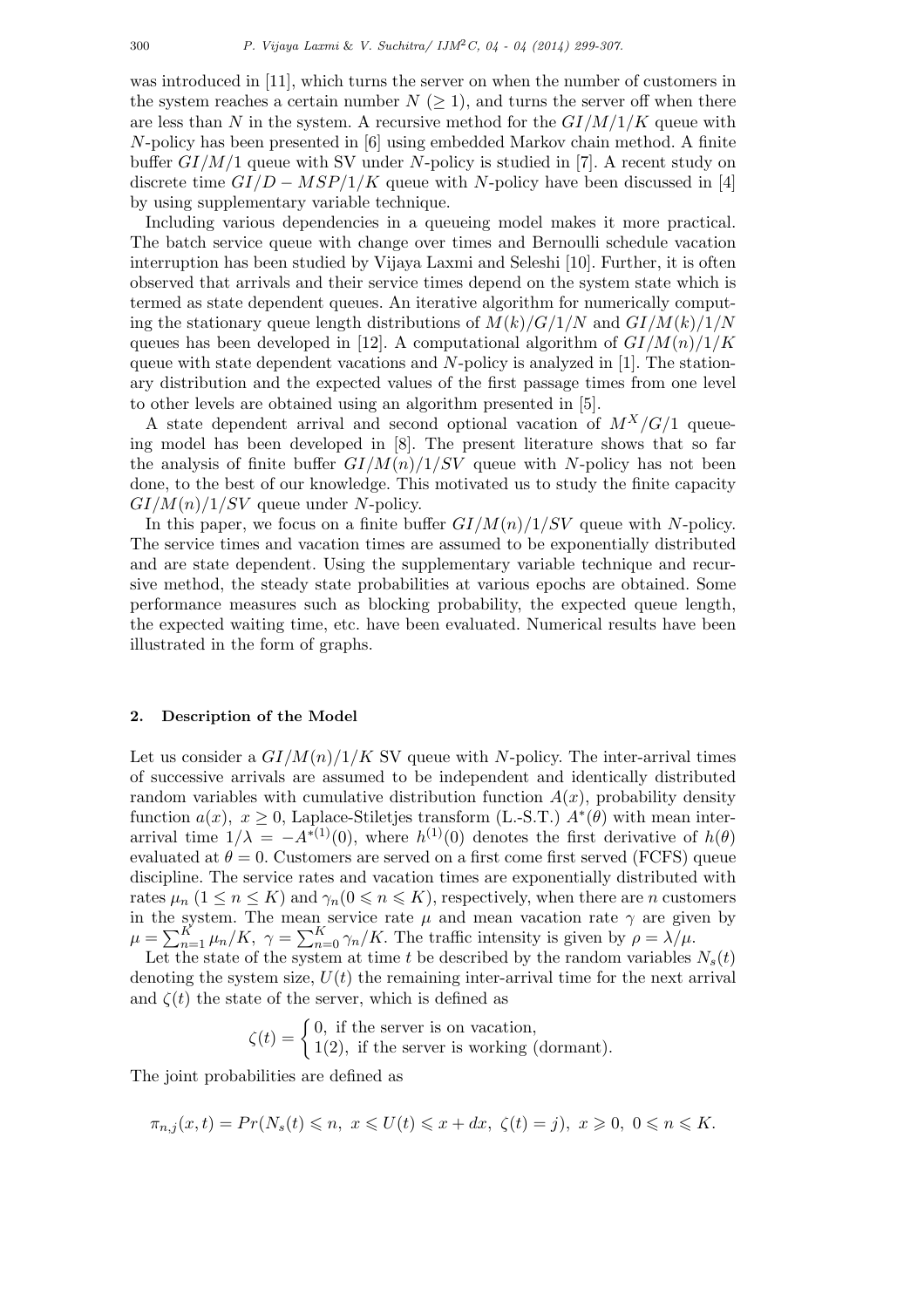At steady state as  $t \to \infty$ , the above probabilities are given by  $\pi_{n,j}(x)$ ,  $j = 0, 1, 2$ .

# **2.1** *Steady state equations and solution*

To obtain the system length distributions at arbitrary epoch, we first develop the differential difference equations, using the inter-arrival time as the supplementary variable, as follows.

$$
-\pi_{0,0}^{(1)}(x) = \mu_1 \pi_{1,1}(x) - \gamma_0 \pi_{0,0}(x),
$$
  
\n
$$
-\pi_{n,0}^{(1)}(x) = -\gamma_n \pi_{n,0}(x) + a(x) \pi_{n-1,0}(0), 1 \le n \le K - 1,
$$
  
\n
$$
-\pi_{K,0}^{(1)}(x) = -\gamma_K \pi_{K,0}(x) + a(x) (\pi_{K-1,0}(0) + \pi_{K,0}(0)),
$$
  
\n
$$
-\pi_{0,2}^{(1)}(x) = \gamma_0 \pi_{0,0}(x),
$$
  
\n
$$
-\pi_{n,2}^{(1)}(x) = \gamma_n \pi_{n,0}(x) + a(x) \pi_{n-1,2}(x), 1 \le n \le N - 1,
$$
  
\n
$$
-\pi_{1,1}^{(1)}(x) = -\mu_1 \pi_{1,1}(x) + \mu_2 \pi_{2,1}(x),
$$
  
\n
$$
-\pi_{n,1}^{(1)}(x) = -\mu_n \pi_{n,1}(x) + \mu_{n+1} \pi_{n+1,1}(x) + a(x) \pi_{n-1,1}(0), 2 \le n \le N - 1,
$$
  
\n
$$
-\pi_{N,1}^{(1)}(x) = -\mu_N \pi_{N,1}(x) + \mu_{N+1} \pi_{N+1,1}(x) + \gamma_N \pi_{N,0}(x) + a(x) \pi_{N-1,1}(0),
$$
  
\n
$$
+ a(x) \pi_{N-1,2}(0),
$$
  
\n
$$
-\pi_{n,1}^{(1)}(x) = -\mu_n \pi_{n,1}(x) + \mu_{n+1} \pi_{n+1,1}(x) + \gamma_n \pi_{n,0}(x) + a(x) \pi_{n-1,1}(0),
$$
  
\n
$$
N + 1 \le n \le K - 1,
$$
  
\n
$$
-\pi_{K,1}^{(1)}(x) = -\mu_K \pi_{K,1}(x) + \gamma_K \pi_{K,0}(x) + a(x) (\pi_{K-1,1}(0) + \pi_{K,1}(0)),
$$

where  $\pi_{n,j}(0)$  are the respective rates of arrivals. Let  $\pi_{n,j}^*(\theta)$  be the L.-S.T. of  $\pi_{n,j}(x)$ with  $\pi_{n,j} \equiv \pi^*_{n,j}(0)$ , where  $\pi_{n,j} \equiv \pi^*_{n,j}(0)$ , where  $\pi_{n,j}$  are the joint probabilities that there are *n* customers in the system and the server is in state *j* at an arbitrary epoch. Multiplying the above equations by  $e^{-\theta x}$  and integrating with respect to x from 0 to  $\infty$  yields

$$
(\gamma_0 - \theta) \pi_{0,0}^*(\theta) = \mu_1 \pi_{1,1}^*(\theta) - \pi_{0,0}(0), \qquad (1)
$$

$$
(\gamma_n - \theta) \pi_{n,0}^*(\theta) = A^*(\theta) \pi_{n-1,0}(0) - \pi_{n,0}(0), \ 1 \le n \le K - 1,
$$
\n(2)

$$
(\gamma_K - \theta) \pi_{K,0}^*(\theta) = A^*(\theta) \Big( \pi_{K-1,0}(0) + \pi_{K,0}(0) \Big) - \pi_{K,0}(0),
$$
\n(3)

$$
-\theta \pi_{0,2}^*(\theta) = \gamma_0 \pi_{0,0}^*(\theta) - \pi_{0,2}(0),\tag{4}
$$

$$
-\theta \pi_{n,2}^*(\theta) = \gamma_n \pi_{n,0}^*(\theta) + A^*(\theta) \pi_{n-1,2}(0) - \pi_{n,2}(0), \ 1 \le n \le N - 1, \quad (5)
$$

$$
(\mu_1 - \theta)\pi_{1,1}^*(\theta) = \mu_2 \pi_{2,1}^*(\theta) - \pi_{1,1}(0),
$$
\n(6)

(7)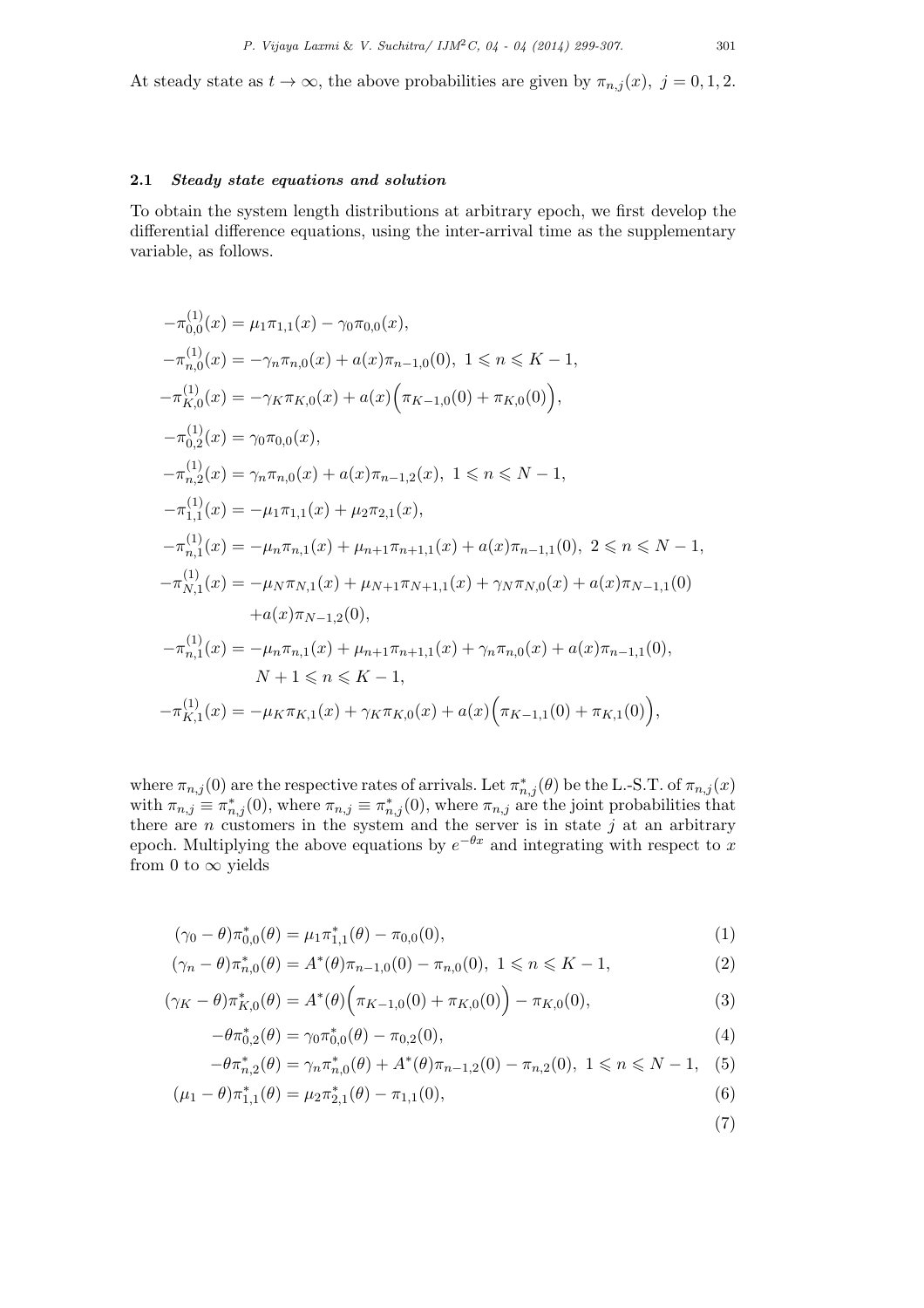302 *P. Vijaya Laxmi* & *V. Suchitra/ IJM*2*C, 04 - 04 (2014) 299-307.*

$$
(\mu_n - \theta) \pi_{n,1}^*(\theta) = \mu_{n+1} \pi_{n+1,1}^*(\theta) + A^*(\theta) \pi_{n-1,1}(0) - \pi_{n,1}(0),
$$
  
 
$$
2 \le n \le N - 1,
$$
 (8)

$$
(\mu_N - \theta) \pi_{N,1}^*(\theta) = \mu_{N+1} \pi_{N+1,1}^*(\theta) + \gamma_N \pi_{N,0}^*(\theta) + A^*(\theta) \pi_{N-1,1}(0) + A^*(\theta) \pi_{N-1,2}(0) - \pi_{N,1}(0),
$$
\n(9)

$$
(\mu_n - \theta) \pi_{n,1}^*(\theta) = \mu_{n+1} \pi_{n+1,1}^*(\theta) + \gamma_n \pi_{n,0}^*(\theta) + A^*(\theta) \pi_{n-1,1}(0) - \pi_{n,1}(0),
$$
  

$$
N + 1 \leq n \leq K - 1,
$$
 (10)

$$
(\mu_K - \theta) \pi_{K,1}^*(\theta) = \gamma_K \pi_{K,0}^*(\theta) + A^*(\theta) \Big( \pi_{K-1,1}(0) + \pi_{K,1}(0) \Big) - \pi_{K,1}(0). \tag{11}
$$

Adding equations (1) - (11), taking limit as  $\theta \to 0$  and using the normalization condition  $\sum_{n=0}^{K} \pi_{n,0} + \sum_{n=1}^{K} \pi_{n,1} + \sum_{n=0}^{N-1} \pi_{n,2} = 1$ , we obtain  $\sum_{n=0}^{K} \pi_{n,0}(0)$  +  $\sum_{n=1}^{K} \pi_{n,1}(0) + \sum_{n=0}^{N-1} \pi_{n,2}(0) = \lambda$ . The left hand side denotes the mean number of entrances into the system per unit time and is equal to mean arrival rate  $\lambda$ .

# **2.2** *Derivation of rate probabilities*  $\pi_{n,j}(0)$  *and*  $\pi_{n,2}(0)$

To obtain the steady state distribution of number of customers in the system at prearrival epochs, we first evaluate the rate probabilities  $\pi_{n,j}(0)$ ,  $j \leq n \leq K; j = 0, 1$ and  $\pi_{n,2}(0)$ ,  $0 \le n \le N-1$ . Substituting  $\theta = \gamma_K$  in (3), we get

$$
\pi_{K-1,0}(0) = \left(\frac{1 - A^*(\gamma_K)}{A^*(\gamma_K)}\right) \pi_{K,0}(0)
$$

From (3), we have

$$
\pi_{K,0}^*(\theta) = \frac{A^*(\theta) - A^*(\gamma_K)}{(\gamma_K - \theta)A^*(\gamma_K)}\pi_{K,0}(0)
$$

Substituting  $\theta = \gamma_n$  for  $n = K - 1, \dots, 1$  in (2), we get

$$
\pi_{n-1,0}(0) = \frac{\pi_{n,0}(0)}{A^*(\gamma_n)}, \ n = K - 1, \dots, 1.
$$

From (2), we obtain

$$
\pi_{n,0}^*(\theta) = \frac{A^*(\theta)\pi_{n-1,0}(0) - \pi_{n,0}(0)}{(\gamma_n - \theta)}, \quad n = K - 1, \dots, 1.
$$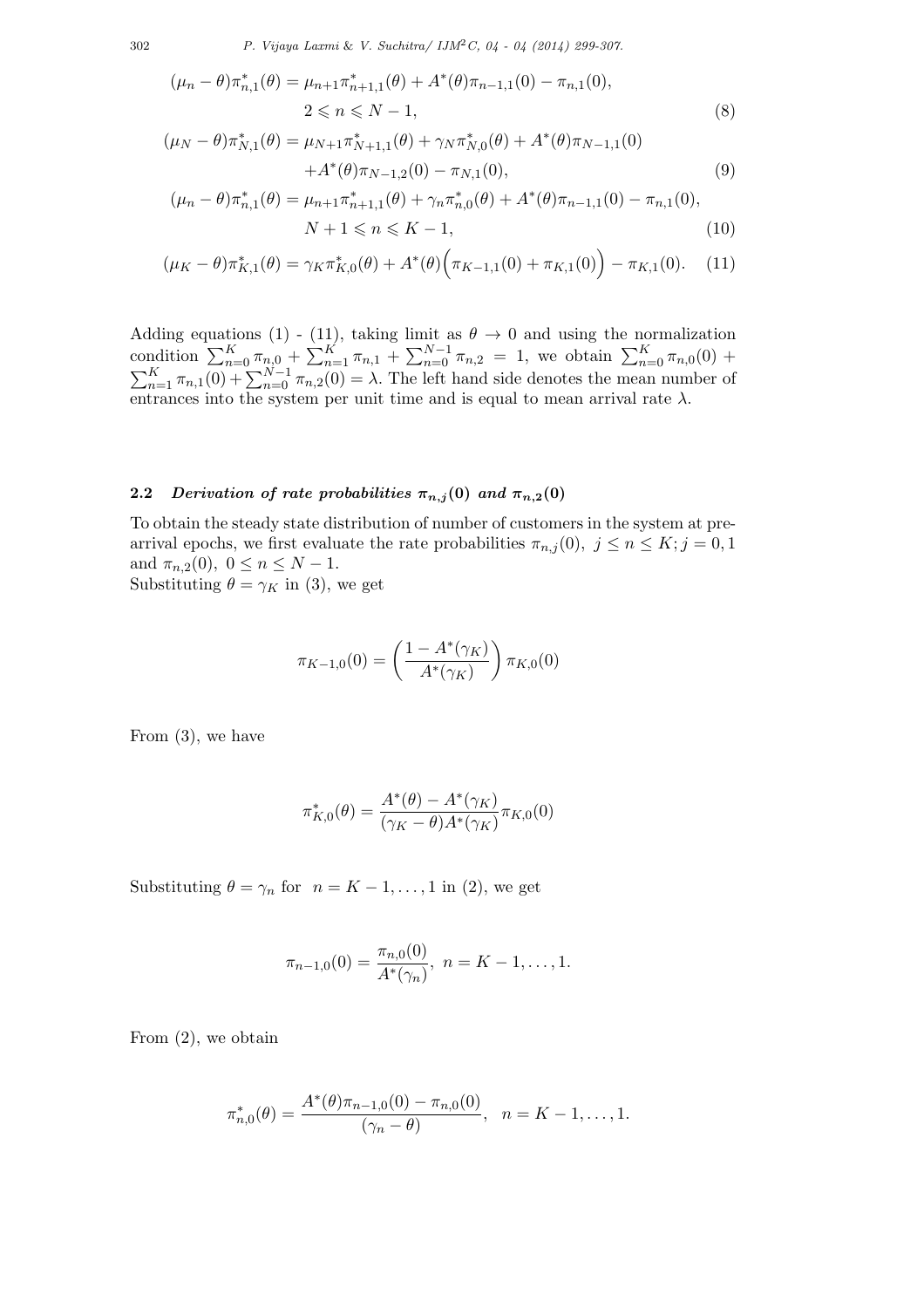Substituting  $\theta = \mu_n$  ( $2 \leq n \leq K - 1$ ) in (11)–(6) we get

$$
\pi_{K-1,1}(0) = \frac{1 - A^*(\mu_K)}{A^*(\mu_K)} \pi_{K,1}(0) - \frac{\gamma_K}{A^*(\mu_K)} \pi_{K,0}(0),
$$
  
\n
$$
\pi_{n-1,1}(0) = \frac{\pi_{n,1}(0)}{A^*(\mu_n)} - \frac{\mu_{n+1}\pi_{n+1,1}^*(\mu_n)}{A^*(\mu_n)} - \frac{\gamma_n\pi_{n,0}^*(\mu_n)}{A^*(\mu_n)}, \quad n = K-1, \dots, N+1,
$$
  
\n
$$
\pi_{N-1,1}(0) = \frac{\pi_{N,1}(0)}{A^*(\mu_N)} - \frac{\mu_{N+1}\pi_{N+1,1}^*(\mu_N)}{A^*(\mu_N)} - \frac{\gamma_N\pi_{N,0}^*(\mu_N)}{A^*(\mu_N)} - \pi_{N-1,2}(0),
$$
  
\n
$$
\pi_{n-1,1}(0) = \frac{\pi_{n,1}(0)}{A^*(\mu_n)} - \frac{\mu_{n+1}\pi_{n+1,1}^*(\mu_n)}{A^*(\mu_n)}, \quad n = N-1, \dots, 2,
$$

where  $\pi_{n,1}^*(\theta)$  are given by the following:

$$
\pi_{K,1}^*(\theta) = \frac{\gamma_K \pi_{K,0}^*(\theta) + A^*(\theta)(\pi_{K-1,1}(0) + \pi_{K,1}(0)) - \pi_{K,1}(0)}{(\mu_K - \theta)},
$$
  

$$
\pi_{n,1}^*(\theta) = \frac{\gamma_n \pi_{n,0}^*(\theta) + \mu_{n+1} \pi_{n+1,1}^*(\theta) + A^*(\theta)\pi_{n-1,1}(0) - \pi_{n,1}(0)}{(\mu_n - \theta)},
$$
  

$$
n = K - 1, ..., N + 1,
$$

$$
\pi_{N,1}^*(\theta) = \frac{\gamma_N \pi_{N,0}^*(\theta) + \mu_{N+1} \pi_{N+1,1}^*(\theta) + A^*(\theta) \pi_{N-1,1}(0)}{(\mu_N - \theta)}
$$

$$
\frac{+A^*(\theta) \pi_{N-1,2}(0) - \pi_{N,1}(0)}{(\mu_N - \theta)},
$$

$$
\pi_{n,1}^*(\theta) = \frac{\mu_{n+1} \pi_{n+1,1}^*(\theta) + A^*(\theta) \pi_{n-1,1}(0) - \pi_{n,1}(0)}{(\mu_n - \theta)}, \quad n = K - 1, ..., 2,
$$

For  $\theta = \gamma_n$   $(0 \le n \le K)$ ,  $\pi_{n,0}^*(\theta)$  are given by

$$
\pi_{K,0}^*(\theta) = -A^{*(1)}(\theta) (\pi_{K-1,0}(0) + \pi_{K,0}(0)),
$$
  

$$
\pi_{n,0}^*(\theta) = -A^{*(1)}(\theta) \pi_{n-1,0}(0), \quad 1 \le n \le K-1.
$$

For  $\theta = \mu_n$   $(1 \leq n \leq K)$ ,  $\pi_{n,1}^*(\theta)$  are given by

$$
\pi_{K,1}^{*}(\theta) = -\left(\gamma_{K}\pi_{K,0}^{*(1)}(\theta) + A^{*(1)}(\theta)(\pi_{K-1,1}(0) + \pi_{K,1}(0))\right),
$$
  
\n
$$
\pi_{n,1}^{*}(\theta) = -\left(\gamma_{n}\pi_{n,0}^{*(1)}(\theta) + \mu_{n+1}\pi_{n+1,1}^{*(1)}(\theta) + A^{*(1)}(\theta)\pi_{n-1,1}(0)\right),
$$
  
\n
$$
N + 1 \leq n \leq K - 1,
$$
  
\n
$$
\pi_{N,1}^{*}(\theta) = -\left(\gamma_{N}\pi_{N,0}^{*(1)}(\theta) + \mu_{N+1}\pi_{N+1,1}^{*(1)}(\theta)\right)
$$
  
\n
$$
+A^{*(1)}(\theta)\pi_{N-1,2}(0) + A^{*(1)}(\theta)\pi_{N-1,1}(0)\right),
$$
  
\n
$$
\pi_{n,1}^{*}(\theta) = -\left(\mu_{n+1}\pi_{n+1,1}^{*(1)}(\theta) + A^{*(1)}(\theta)\pi_{n-1,1}(0)\right), \quad 2 \leq n \leq N - 1.
$$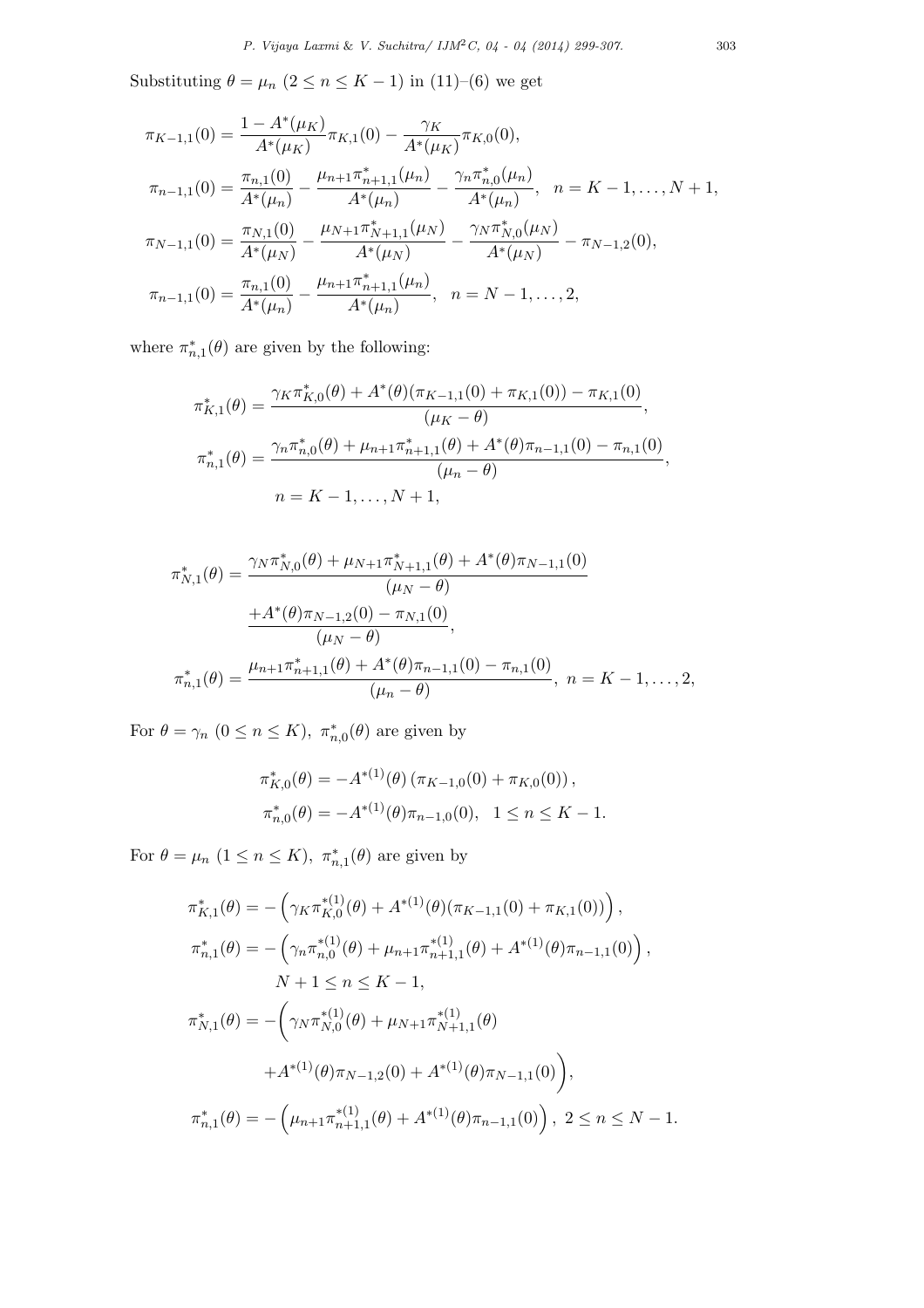For  $\theta = 0$ , from (5) we obtain  $\pi_{n,2}^*(\theta) = (\pi_{n-1,2}(0) - \gamma_n \pi_{n,0}^{*(1)}(\theta))/\lambda$ ,  $1 \le n \le N-1$ .

# **2.3** *Relation between steady state distribution at pre-arrival and arbitrary epochs*

Let  $\pi_{n,j}^{-}$ ,  $j \leq n \leq K$ ,  $j = 0,1$ ;  $\pi_{n,2}^{-}$ ,  $0 \leq n \leq N-1$  denote the pre-arrival epoch probabilities, that is, an arrival finds *n* customers in the system and the server is in state *j* at an arrival epoch. Applying Bayes' theorem, we have

$$
\pi_{n,j}^- = \pi_{n,j}(0)/\lambda, j \le n \le K, j = 0, 1; \ \pi_{n,2}^- = \pi_{n,2}(0))/\lambda, 0 \le n \le N - 1. \tag{12}
$$

Setting  $\theta = 0$  in (3), (2), (11) - (6) and using (12), the relations between pre-arrival and arbitrary epoch probabilities are obtained as

$$
\pi_{0,0} = \frac{\lambda}{\mu_1} \left[ \pi_{N,0}^- + \pi_{K,1}^- + \pi_{N-1,1}^- + \pi_{0,0}^- + \sum_{n=2}^{N-2} \pi_{n,0}^- - \sum_{n=1}^{N-3} \pi_{n,1}^- \right],
$$
  

$$
\pi_{n,0} = \frac{\lambda}{\gamma_n} \left[ \pi_{n-1,0}^- - \pi_{n,0}^- \right], \quad 1 \le n \le K-1,
$$

$$
\pi_{K,0} = \left(\frac{\lambda}{\gamma_K}\right) \pi_{K-1,0}^{-},
$$
\n
$$
\pi_{1,1} = \frac{\lambda}{\mu_1} \left[ \pi_{N,0}^{-} + \pi_{K,1}^{-} + \pi_{N-1,1}^{-} + \sum_{n=3}^{N-2} \pi_{n,0}^{-} - \sum_{n=1}^{N-3} \pi_{n,1}^{-} \right]
$$
\n
$$
\pi_{n,1} = \frac{\lambda}{\mu_n} \left[ \pi_{N,0}^{-} + \pi_{K,1}^{-} - \pi_{N-1,1}^{-} + \sum_{n=n+1}^{N-2} \pi_{n,0}^{-} - \sum_{n=n}^{N-3} \pi_{n,1}^{-} \right], \ 2 \le n \le N-3,
$$
\n
$$
\pi_{N-2,1} = \frac{\lambda}{\mu_{N-2}} \left[ \pi_{N,0}^{-} + \pi_{K,1}^{-} - \pi_{N-1,1}^{-} \right],
$$
\n
$$
\pi_{N-1,1} = \frac{\lambda}{\mu_{N-1}} \left[ \pi_{N,0}^{-} + \pi_{K,1}^{-} + \pi_{N-1,1}^{-} - \pi_{N-2,1}^{-} \right],
$$
\n
$$
\pi_{N,1} = \frac{\lambda}{\mu_N} \left[ \pi_{N-1,0}^{-} + \pi_{N-1,1}^{-} - \pi_{K-2,1}^{-} + \pi_{K,1}^{-} + \pi_{N-1,2}^{-} \right],
$$
\n
$$
\pi_{n,1} = \frac{\lambda}{\mu_n} \left[ \pi_{n-1,0}^{-} + \pi_{n-1,1}^{-} - \pi_{K-2,1}^{-} + \pi_{K,1}^{-} \right], \ N+1 \le n \le K-1,
$$
\n
$$
\pi_{K,1} = \frac{\lambda}{\mu_K} \left[ \pi_{K-1,0}^{-} + \pi_{K-1,1}^{-} \right].
$$

Differentiating (5) and setting  $\theta = 0$ , we obtain  $\pi_{n,2} = \pi_{n-1,2}^- - \gamma_n \pi_{n,0}^{*(1)}(0)$ ,  $1 \le n \le n$  $N-1$ . Finally using the normalization condition, we have  $\pi_{0,2} = 1 - \sum_{n=0}^{K} \pi_{n,0} - \sum_{n=1}^{K} \pi_{n,1} - \sum_{n=1}^{N-1} \pi_{n,2}$ .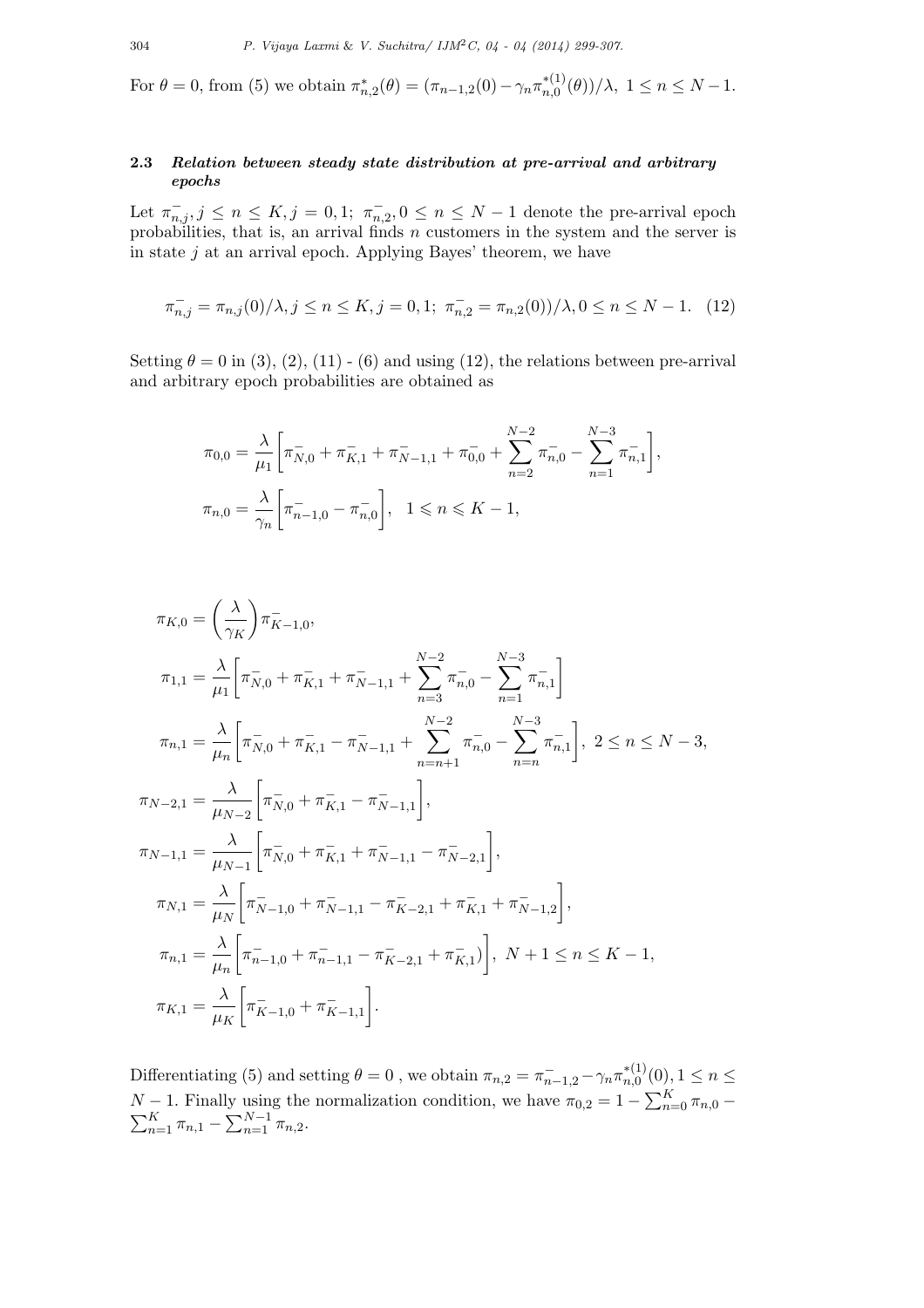Table 1. The mean queue length and blocking probability for different values of *K* and  $\lambda$  in the single vacation  $E_5/M(n)/1/K$  system.  $N=3$ .

|     | $K=5$   |            | $K=10$  |            | $K=15$  |            |
|-----|---------|------------|---------|------------|---------|------------|
|     | $L_a$   | $P_{loss}$ | $L_a$   | $P_{loss}$ | $L_q$   | $P_{loss}$ |
| 2.0 | 2.97929 | 0.28151    | 5.58354 | 0.05726    | 6.48208 | 0.00540    |
| 2.1 | 3.05245 | 0.30598    | 5.93068 | 0.07550    | 7.16482 | 0.01002    |
| 2.2 | 3.11753 | 0.32940    | 6.24198 | 0.09556    | 7.84477 | 0.01703    |
| 2.3 | 3.17558 | 0.35173    | 6.51762 | 0.11691    | 8.50055 | 0.02676    |
| 2.4 | 3.22751 | 0.37298    | 6.75960 | 0.13904    | 9.11369 | 0.03925    |
| 2.5 | 3.27409 | 0.39316    | 6.97092 | 0.16150    | 9.67141 | 0.05429    |

### **3. Performance Measures**

Once the state probabilities at various epochs are known, one can evaluate various performance measures of the model. The average queue  $L_q$ , blocking probability  $P_{loss}$ , the average waiting time in the queue  $W_q$  of a customer using Little's rule can be obtained as:

$$
L_q = \sum_{n=1}^{K} (n-1)\pi_{n,0} + \sum_{n=1}^{K} (n-1)\pi_{n,1} + \sum_{n=1}^{N-1} (n-1)\pi_{n,2};
$$
  

$$
P_{loss} = \pi_{K,0}^- + \pi_{K,1}^-; \quad W_q = L_q/\hat{\lambda},
$$

where  $\hat{\lambda} = \lambda (1 - P_{loss})$  is the effective arrival rate.

### **4. Numerical Results**

In this section, we study the effect of model parameters on the system performance measures. The capacity of the system is fixed at  $K = 10$  and the threshold value at  $N = 5$ . The traffic intensity is taken as  $\rho = 0.5$  and for  $1 \leq n \leq N$  the various parameters of the model are assumed to be  $\mu_n = ln[n+0.4], \gamma_n = ln[n+0.1]$  and  $\gamma_0 = 0.1$  with means  $\mu = 1.61722$ ,  $\gamma = 1.40818$ , respectively. For *HE*<sub>2</sub> distribution we have taken  $\lambda_1 = 0.385845$ ,  $\lambda_2 = 3.0$ ,  $\sigma_1 = 0.4$  and  $\sigma_2 = 0.6$ .

Table 1 shows the effect of buffer content *K* and the mean arrival rate  $\lambda$  on the various performance measures. The inter-arrival distribution and the threshold values are assumed to be  $E_5$  and  $N=3$ , respectively. One can observe that  $L_q$  and  $P_{loss}$  increase as  $\lambda$  increases. Furthermore, as *K* increases  $L_q$  increases and the loss probability decreases, this fact being common in practical experience.

Figure (a) presents the effect of *N* on expected queue length  $L_q$  for various interarrival time distributions. From the figure it can be observed that as *N* increases,  $L_q$  increases. Further, for fixed *N*,  $HE_2$  distribution yields highest queue lengths whereas deterministic distribution yields the lowest.

Figure (b) demonstrates the effect of mean service rate  $\mu$  on the expected queue length  $L_q$  for various values of  $\gamma$  when the inter-arrival times follow  $HE_2$  distribution. For fixed  $γ$ , the expected queue length decreases with the increase of  $μ$ . Moreover,  $L_q$  decreases with the increase of mean vacation rate  $\gamma$ .

The impact of arrival rate  $\lambda$  on  $W_q$  for various inter-arrival time distributions is presented in Figure (c). It can be observed that as  $\lambda$  increases, the expected queue lengths increase, as intuitively expected. Further, for a fixed  $\lambda$ , among all the distributions considered, deterministic distribution yields the least queue lengths whereas  $HE_2$  distribution the highest queue lengths.

The effect of  $\lambda$  on  $P_{loss}$  with state dependent and constant service rate models is demonstrated in Figure (d) when the inter-arrival times are assumed to be de-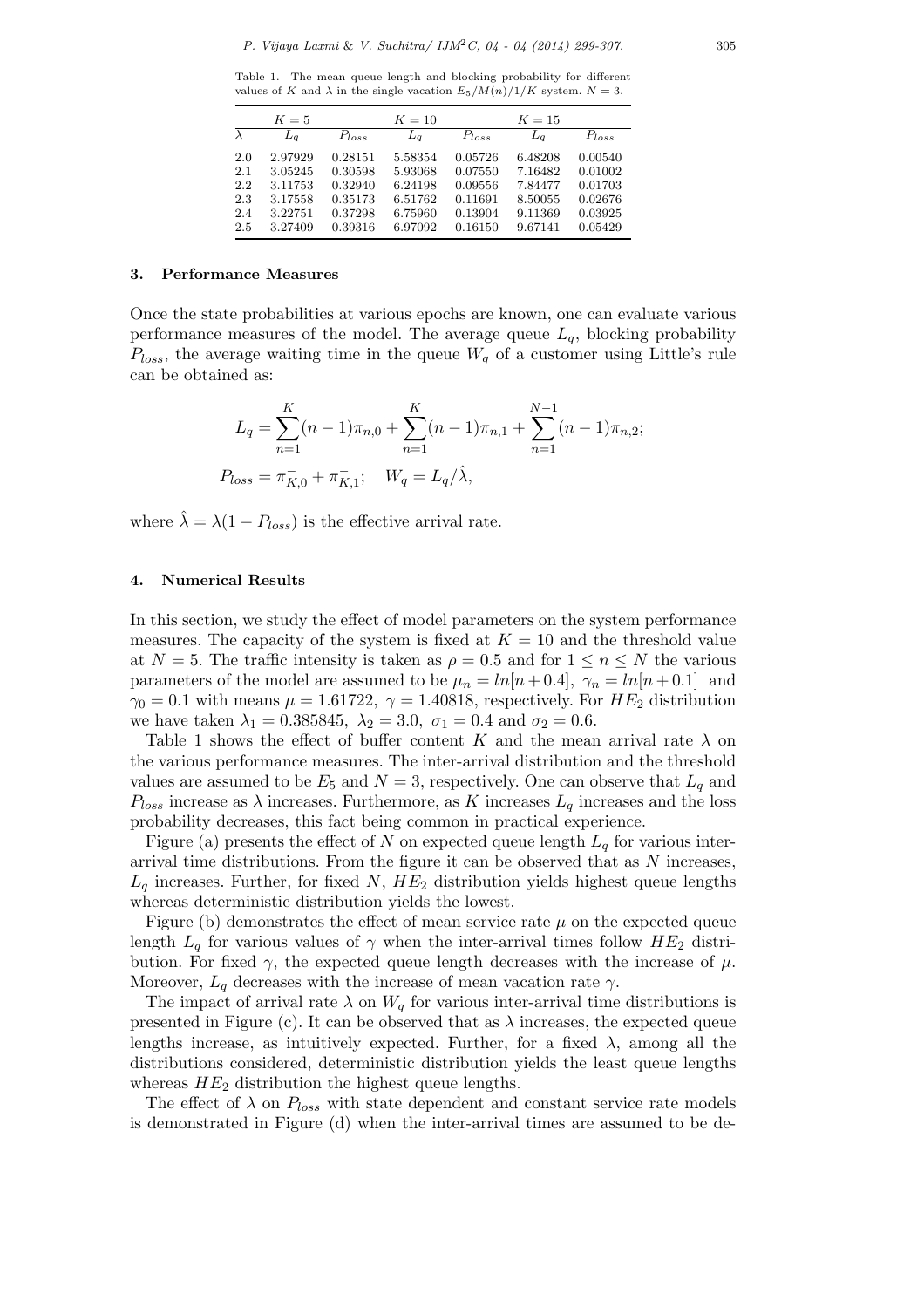

terministic. One may observe that the blocking probability in case of models with state dependent services are lower when compared to models with constant service rates. Hence, for better utilization of the server, one may consider queueing models with state dependent services which reduces the blocking of customers effectively.

# **5. Conclusions**

This paper presents a *GI/M*(*n*)*/*1*/K/*SV queue with *N*-policy. The inter-arrival times of customers are arbitrarily distributed while the service rates and vacation rates are exponentially distributed. A recursive method has been developed to obtain the steady state system length distributions at pre-arrival and arbitrary epochs. Various performance measures of the model have been presented. Computational experiences are demonstrated with a variety of numerical results in the form of graphs. The recursive method developed in this paper is easy to implement and can be adopted to analyze more complex models such as  $GI^{[X]}/M(n)/1/K$ working vacation queue with *N*-policy,  $GI^{[X]}/M(n)/1/K$  queue with Bernoulli scheduled vacation interruption, etc., which are left for future investigation.

### **References**

- [1] Chao. X and Rahman. R, *Analysis and computational algorithem for queues with state dependent vacations II: M*(*n*)*/G/*1*/K*, J. Syst. Sci. and Complex. **19** (2006) 191-210.
- [2] Choi. B. D and Park. K. K, *A GI/M/*1 *vacation model with exhaustive server*, Commun. Korean Math. Soc. **6** (1991) 267-281.
- [3] Doshi. B. T, *Queueing systems with vacations-a survey*, *Queueing Syst.* **1** (1986) 29-66. [4] Goswami. V and Laxmi. P. V, *Discrete- time GI/D MSP/1/K queue with N-thres*
- [4] Goswami. V and Laxmi. P. V, *Discrete- time GI/D − MSP/*1*/K queue with N-threshold policy*, Int. J. Math. Modell. Comp. **3** (2013).